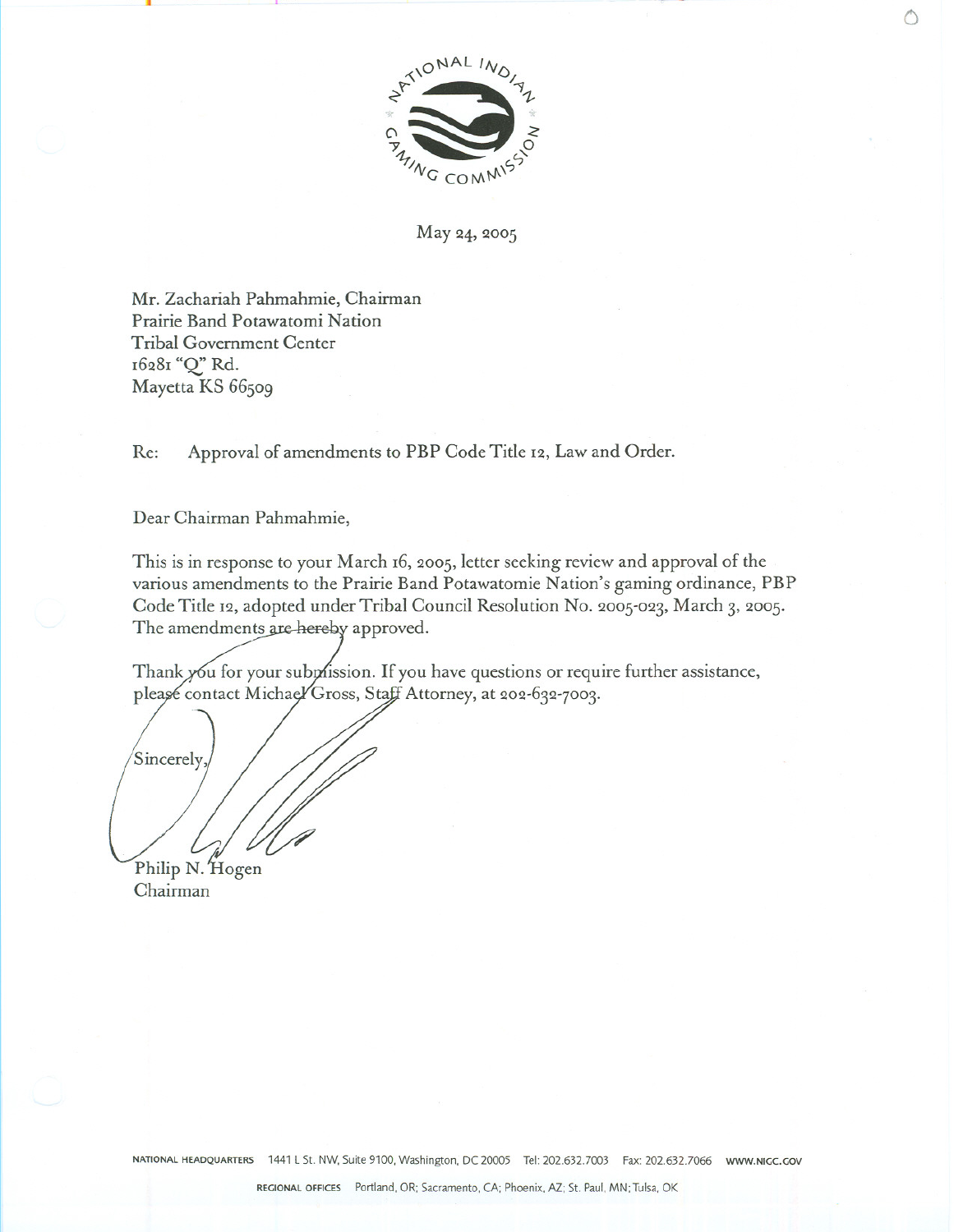# **PRAIRIE BAND POTAWATOMI NATION TRIBAL COUNCIL RESOLUTION PBP No. 2005-023** Amending PBP Code Title 12

- Whereas: The Prairie Band Potawatomi Nation (the "Nation") is a duly organized Indian Tribe, with a Constitution and By-Laws approved by the Secretary of the Interior and last amended on May 13, 2000.
- Whereas: Pursuant to the Prairie Band Potawatomi Constitution, the Tribal Council is charged with the duty of protecting the health, security and general welfare of the Nation and of regulating law and order on the reservation.
- Whereas: It is appropriate to amend Title 12 to improve the regulation of gaming by the Nation using the December 16, 2004 draft revisions and the January 12, 2005 draft revisions to Sec. 12-  $3 - 18.$

NOW, THEREFORE BE IT RESOLVED that the Tribal Council does hereby amend Title 12 of the PBP Law and Order Code as follows:

# **Section 12-1-8. Purposes of Title.**

 $(A)$ The purposes of this Title are:

> *(I)* To regulate, control and license the operation of all gaming within the Reservation and on all other Potawatomi Indian lands as defined by 25 U.S.C.  $\delta$ **2703(4).**

> *(2)* To promote and strengthen tribal economic development, independence and self-determination.

> **(3)** To generate revenue to strengthen and improve tribal self-government and the provision of governmental services.

**(4)** To enhance employment opportunities for tribal members.

 $(B)$ *In all of its regulatory decisions, policies and actions, the Tribal Commission .shall consider and balance the purposes and benefits of the specrfic regulatory activity involved with the burdens and costs of complying with such regulation. The purpose of this Title and the Commission is not to maximize regulatory activity, but instead to provide for the reasonable regulation ofgaming in a way that considers and balances these interests. The Commission shall request, consider and discuss with the gaming enterprise comments concerning the purposes and benefits of its regulatory activity and the burdens and costs of complying with such regulafion.*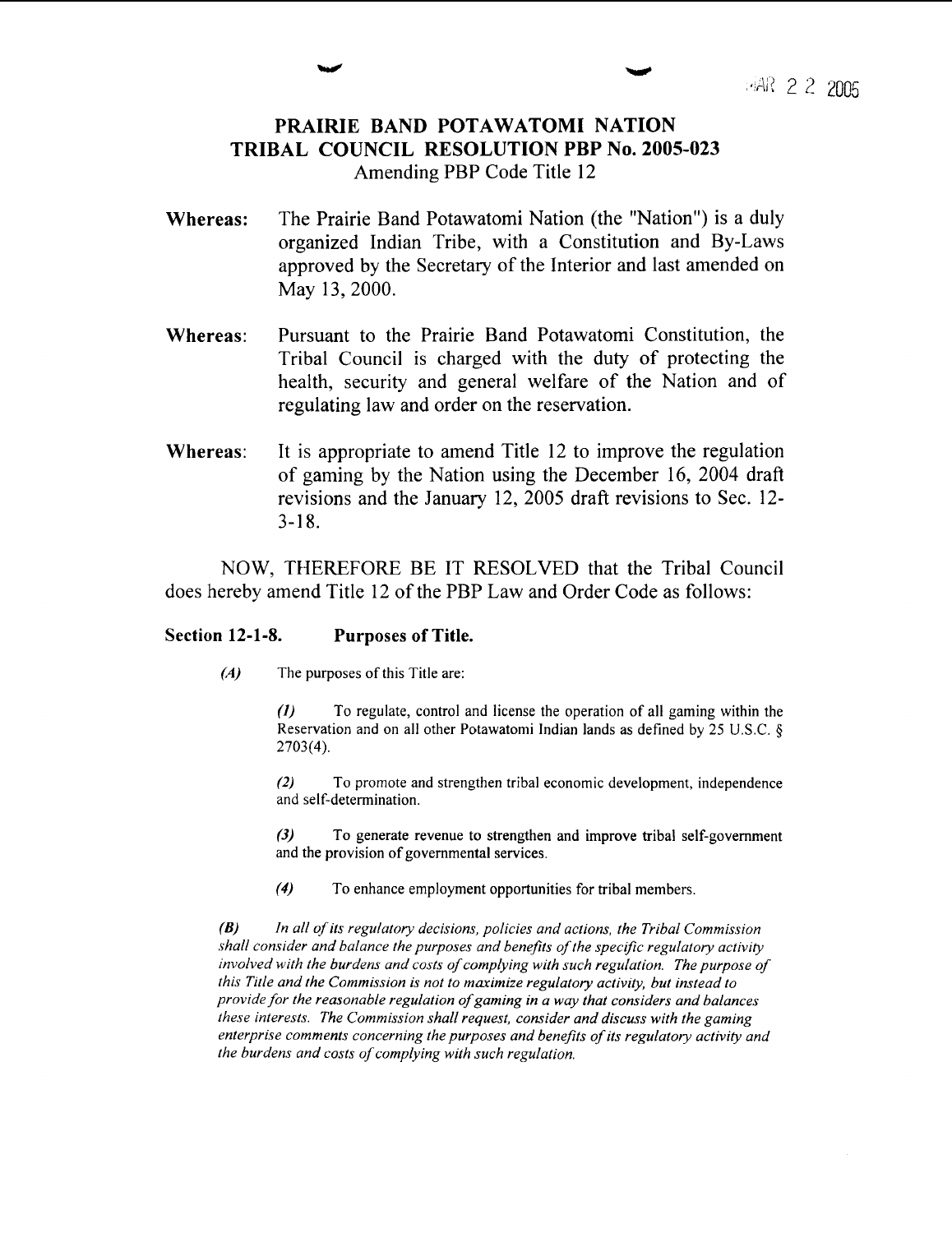*(C) The Tribal Gaming Commission shall focus upon the regulation ofgaming activity at the gaming enterprise. It shall not involve itselfwith operational matters, business decisions, ancillary facilities, non-gaming activities or non-gaming employees except as may be clearly necessary to perform a specific regulatory function over gaming activity*.

### Section 12-2-1. Definitions.

In this Title, except where otherwise specifically provided or the context otherwise requires, the following terms and expressions shall have the following meanings.

**(A)** Applicable Law. "Applicable law" means the Tribal Constitution, this Potawatomi Revised Law and Order Code, (A) Applicable Law. "Applicable law" means the Tribal Constitut Potawatomi Revised Law and Order Code, approved by the General Council or 1991, comprising Titles 1 through 14, applicable federal law and the "Compact".

## Section 12-3-18. Removal of Members; Vacancies.

- (A) Removal. The following are causes for removal from the Commission:
	- **(I)** Malfeasance in the handling of gaming regulations and controls.
	- (2) Neglect of duty.

(3) Unexcused absence from three consecutive scheduled Commission meetings.

- **(4)** Conviction of a gaming related offense.
- (5) Noncompliance with this Title.
- **(6)** Acceptance of a bribe.

**(7** *Conviction of a felony. Any member of the Gaming Commission who, during the term for which he or she is elected, is convicted of any felony shall automatically forfeit his or her ofice effective on the date of the initial court conviction.* 

**(B)** Procedure for Removal. Any Commission members who, during the term for which he is elected, is charged with any of the offenses listed in this Section may be removed from office for cause by a majority vote of the eligible tribal members attending any General Council meeting duly called for the removal of a Commissioner, provided that a quorum is present.

(C) Calling a Removal Meeting. Action to initiate removal of a Commission members shall be taken by the Council in the form of a resolution, stating the charges against the accused, the date of the duly called General Council meeting for the removal procedure, and the rights of the accused. A separate notice, stating only "Removal of Gaming Commissioner" shall constitute notice of the General Council removal meeting to the tribal membership and shall be posted at least thirty days prior to the General Council removal meeting.

**(D)** Notification to the Accused. A copy of the call for a removal resolution shall be provided to the accused by certified mail at least 30 days prior to any General Council removal meeting.

(E) Petition for General Council Removal Meeting.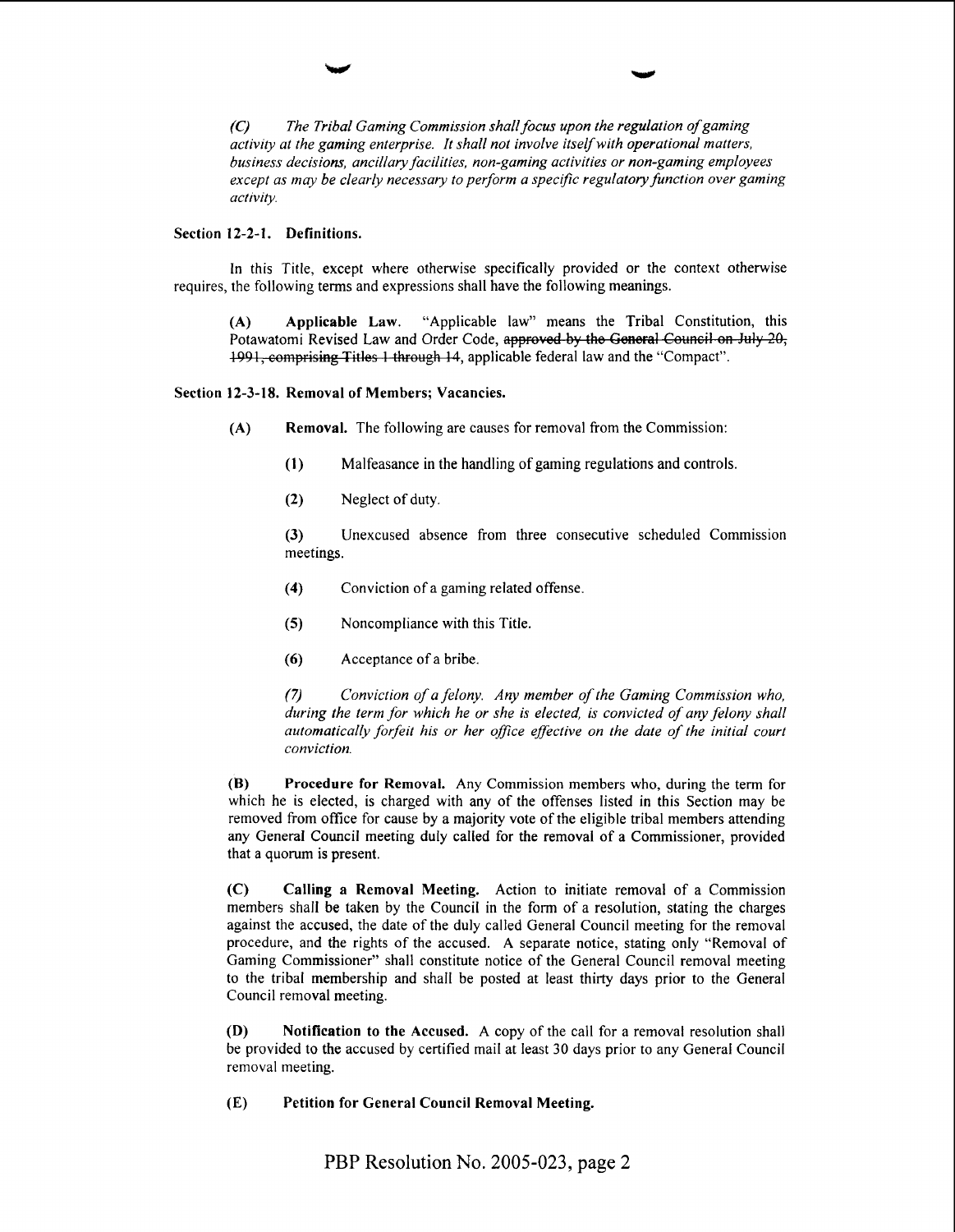**(I)** A request for a General Council removal meeting to consider removal of a Commissioner shall be by petition which shall contain at least 300 signatures of eligible tribal members.

**(2)** A clear statement of the purpose of the petition and the cause for removal shall be provided on each sheet of the petition.

**(3)** Any person circulating the petition shall be an enrolled tribal member.

**(4)** After validation of sufficient signatures on the petition by the Election Board, the Tribal Secretary shall certify the petition to the Council which shall act upon the petition as provided in Subsection 12-3-1 8(C).

#### (F) Rights of the Accused.

**(1)** Answering Charges. Before the vote of the tribal membership at a duly called General Council removal meeting, the accused shall be afforded the opportunity to hear and answer all charges of cause for removal included in the petition.

**(2)** Documentation of Charges. All charges of cause for removal must be documented at the General Council removal meeting. In the absence thereof, the accused shall be allowed to continue his term of office as a Commissioner.

**(3)** Evidence. The accused shall be permitted to have any witness testify on his behalf and may present affidavits, statements and pertinent documents as he deems necessary to refute the charges of cause for removal.

**(4)** Confrontation of Accusers. The accused shall be afforded the opportunity to confront and question witnesses who speak against him at the General Council removal meeting.

**(5)** Failure of the Accused to Appear. Failure of the accused to appear at the duly called General Council removal meeting shall be deemed a waiver of his right to a hearing unless an excuse satisfactory to the General Council for such failure is furnished to the Council not less than five days prior to the meeting. In the event no petitioners appear at such meeting, the removal action shall be considered null and void. The vote of the General Council upon the matter shall be conclusive.

## **(G)** *Gaming Commissioner Removal by the Commission.*

*(I) The Gaming Commission shall have the power to propose by resolution the removal of any of its members by the affirmative vote of the majority of a quorum at a meeting called for that purpose ifsuch member is found to be guilty of any of the following: Moral turpitude, nonfeasance or malfeasance in office,*  gross neglect of duty, misconduct reflecting on the dignity and integrity of the *tribal government, embezzlemenf of tribal property or assets or any other cause*  listed in this Section in Subsection (A). The member charged with any of these *offenses shall be given a written statement detailing the charges at least ten days before the meeting at which the Commission is to consider the charges. He or she shall be given an opportunity to appear and answer the charges. In no case shall the individual who is subject to the charges preside at the meeting at which the decision is made on the charges. The removal of only one Gaming Commission member may be considered at any meeting.*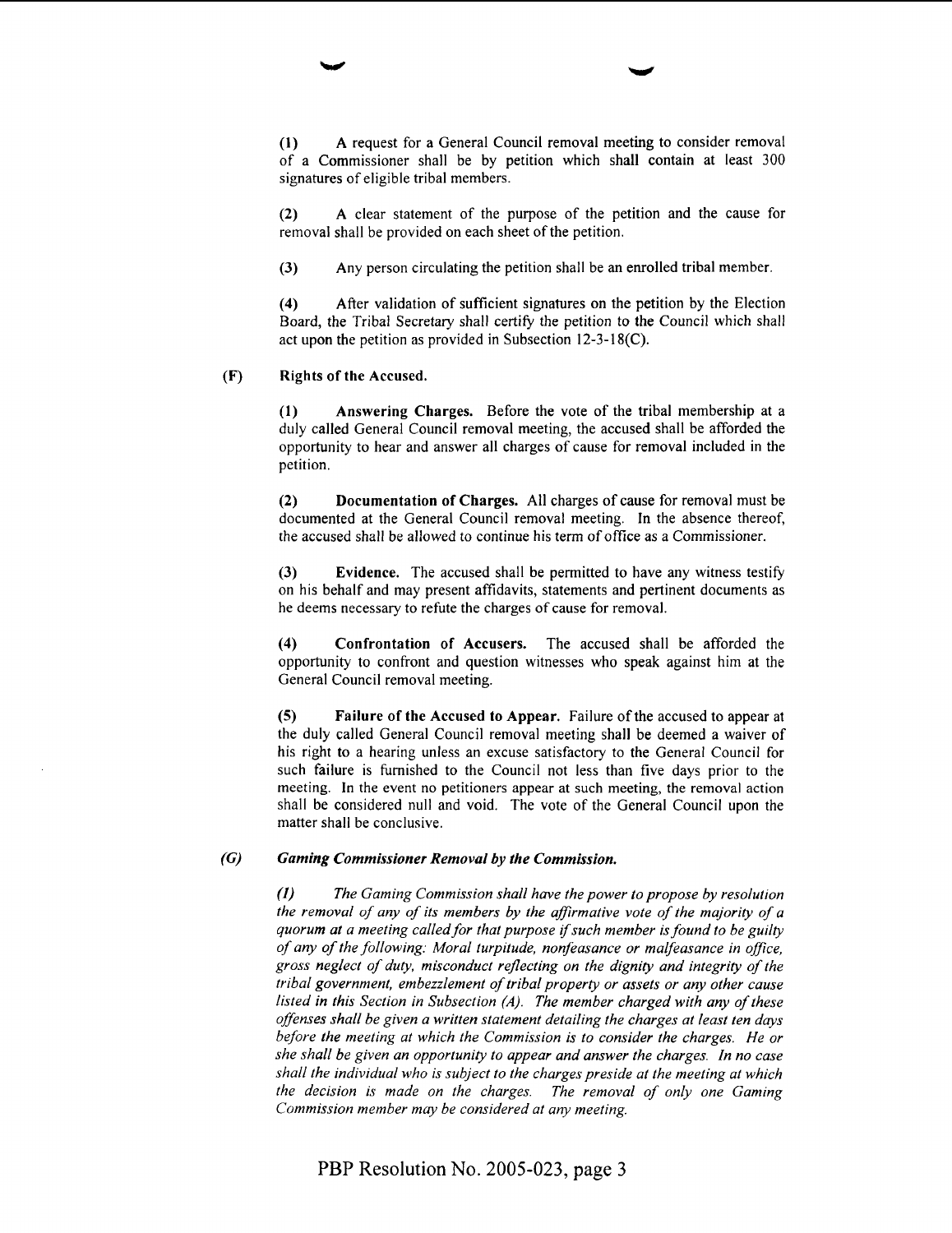*(2) If the Gaming Commission votes to remove a member, its resolution proposing removal shall be delivered to the Chair and all other members of the Tribal Council. The Tribal Council shall by resolution within I0 days of the date of receipt of the Commission resolution concur or non-concur in the proposed removal.* /f *the Tribal Council concurs in the removal or it fails to respond by resolution within 10 days, the Commission member shall be considered removed from ofice. If the Tribal Council by resolution votes for non-concurrence within 10 days, the Commission member shall not be removed at that time.* 

(Gj (H) Vacancies. If any Commissioner shall be removed fiom the Commission at the General Council removal meeting, the General Council shall **be** by majority vote at the same meeting appoint another person to fill such position. If any Commissioner shall die, resign, or for any reason other than removal *by the General Council* be unable to serve as a Commissioner, the Council shall declare his position vacant and shall appoint another person to fill such position. The term of office of each person appointed to fill a vacancy by the General Council or the Tribal Council shall be for the balance of any unexpired term for such position, provided that any such appointee must meet the qualifications established by this Title. *Any member of the Gaming Commission removed from office pursuant to this Section shall not be eligible to be elected or appointed to serve on the Commission until after the end of the term in which he or she was serving at the time of the removal.* 

#### Section **12-3-24.** Investigations.

The Tribal Commission upon complaint or upon its own initiative or whenever it may deem it necessary in the performance of its duties or the exercise of its powers, may investigate and examine the operation and premises of any person who is subject to the provisions of this Title. In conducting such investigation, the Tribal Commission may proceed either with or without a hearing as it may deem best, but it shall make no order without affording any affected party notice and an opportunity for a hearing pursuant to Tribal Commission regulations.

*During any investigation prior to the issuance of formal written notice concerning an apparent violation, no employee or agent of the Tribal Commission shall orally discuss with or suggest to a gaming enterprise or licensee the suspension or revocation of the license or other possible adverse action by the Tribal Commission.* 

#### Section **12-3-25.** Hearings; Examiner.

Pursuant to regulations, the Tribal Commission may hold any hearing it deems to be reasonably required in administration of its powers and duties under this Title. Whenever it shall appear to the satisfaction of the Tribal Commission that all of the interested parties involved in any proposed hearing have agreed concerning the matter at hand, the Tribal Commission may issue its order without a hearing.

The Tribal Commission may designate one of its members to act as examiner for the purpose of holding any such hearing or the Tribal Commission may appoint another person to act as examiner under Section 12-3-26. The Tribal Commission shall provide reasonable notice and the right to present oral or written testimony to a11 people interested therein as determined by the Tribal Commission.

*An employee or agent of the Tribal Commission who prior to hearing is directly involved*  in the investigation of factual issues in a case may not, in that or a factually related case, *participute or advise in the decision or recommended decision except as witness or counsel in public proceedings or in determining applications for initial licenses.*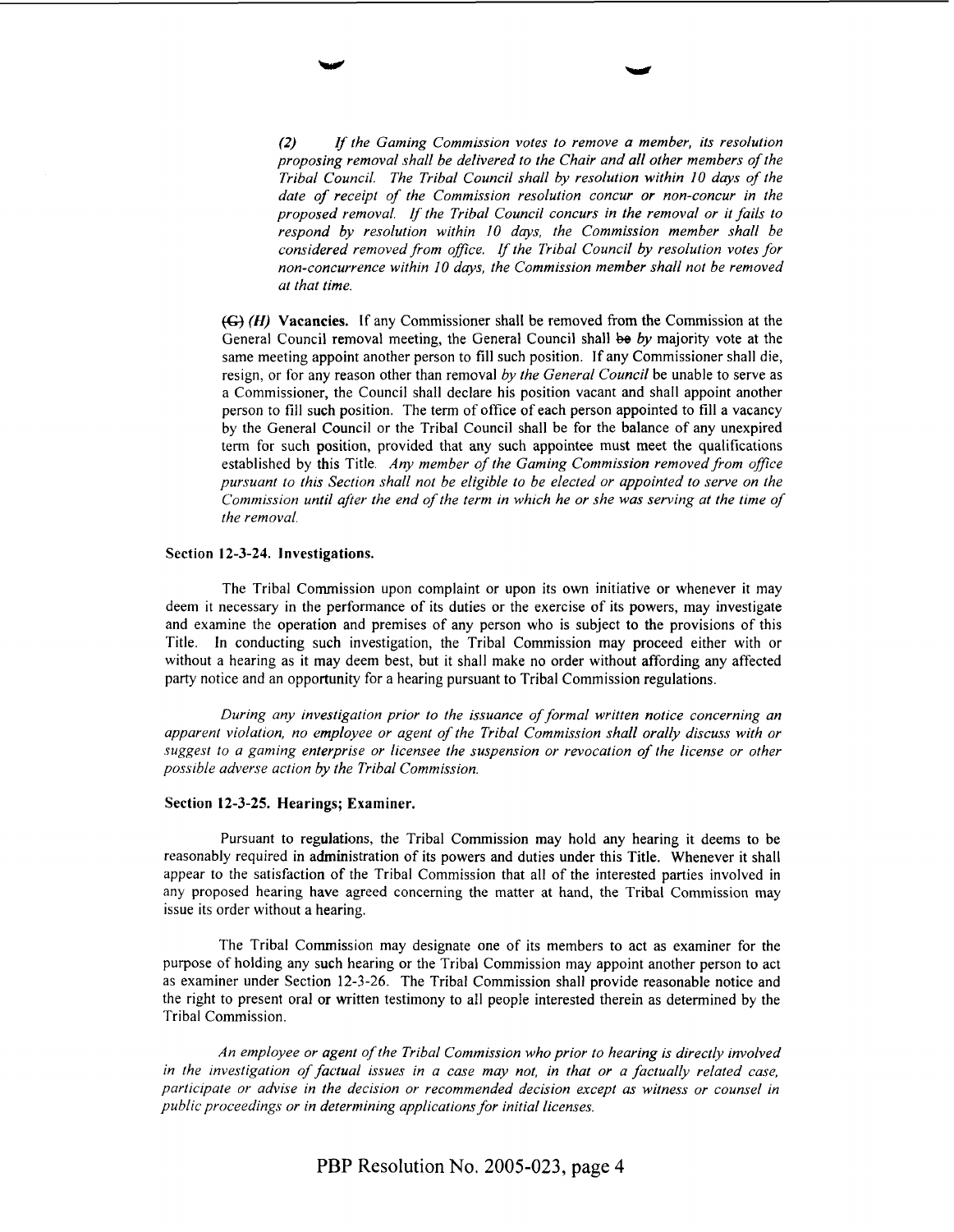#### Section **12-7-12.** Denial or Revocation of Series B or **C** Gaming License.

**(A)** Grounds for Denial or Revocation. The Tribal Commission may deny any Series B or C gaming license without a hearing *if notice and an opportunity for a hearing is provided for after the denial* or *it may* revoke any Series B or C gaming license after notice and an opportunity for a hearing, for any of the following reasons:

**(1)** The licensee has withheld pertinent information on the gaming license application;

**(2)** The licensee has made false statements on the gaming license application;

**(3)** The licensee has participated in gaming activity which was not

authorized by the gaming license;<br>(4) The licensee has atter The licensee has attempted to bribe a Council member, Tribal Commission members or any other person in an attempt to avoid or circumvent this Title or any other applicable iaw;

(5) The licensee has offered something of value or accepted a loan, financing or other thing of value from a Tribal Commission member, a subordinate employee or any person participating in any gaming activity;

**(6)** The licensee has knowingly promoted, played or participated in any gaming activity operated in violation of this Title or any other applicable law;

**(7)** The licensee has been knowingly involved in the falsification of books or records which relate to a transaction connected with the operation of gaming activity;

**(8)** The licensee has violated any provision of this Title or any other applicable law;

**(9)** The license has been convicted of, or has entered a plea of *nolo contendere* to, any crime involving gaming, fraud, theft, embezzlement or other activity which, if perpetrated at any facility on the Reservation, would injure or pose a threat to the public interest, or the integrity of the gaming activity, or the effective regulation of gaming or enhance the dangers of unfair, unsuitable or illegal practices in the conduct of gaming;

**(10)** The licensee has rehsed to comply with any order, inquiry or directive of the Tribal Commission, the Council, the federal government, the State or any court of competent jurisdiction;

**(11)** The licensee has been convicted of, or entered a plea of *nolo contendere* to, a crime involving the sale of illegal narcotics or controlled substances; or

**(12)** The license has been determined to have present or prior activities, criminal record, if any, or reputation, habits and associations which pose a threat to the public interest or to the effective regulation of gaming, or create or enhance the dangers of unsuitable, unfair, or illegal practices in the conduct of gaming.

**(B)** Procedure for Revocation of Series **B** or **C** Gaming License. Whenever it is brought to the attention of the Tribal Commission that any person has failed to comply with any condition of his tribal gaming license or has failed to obtain a license, the Tribal Commission may either undertake an investigation of the gaming enterprise, or serve upon such person or any agent of such person an order to show cause why such person's license should not be revoked or why such person should not be enjoined from conducting gaming activities within the jurisdiction of the Tribe. Such notice shall sate the reason for the order, the time and place for the show cause hearing before the Tribal Commission, and that the person shall have an opportunity to present testimony and cross examine opposing witnesses, and to present any other evidence as to why a revocation order or injunction should not be issued. The hearing shall be set for not less than 30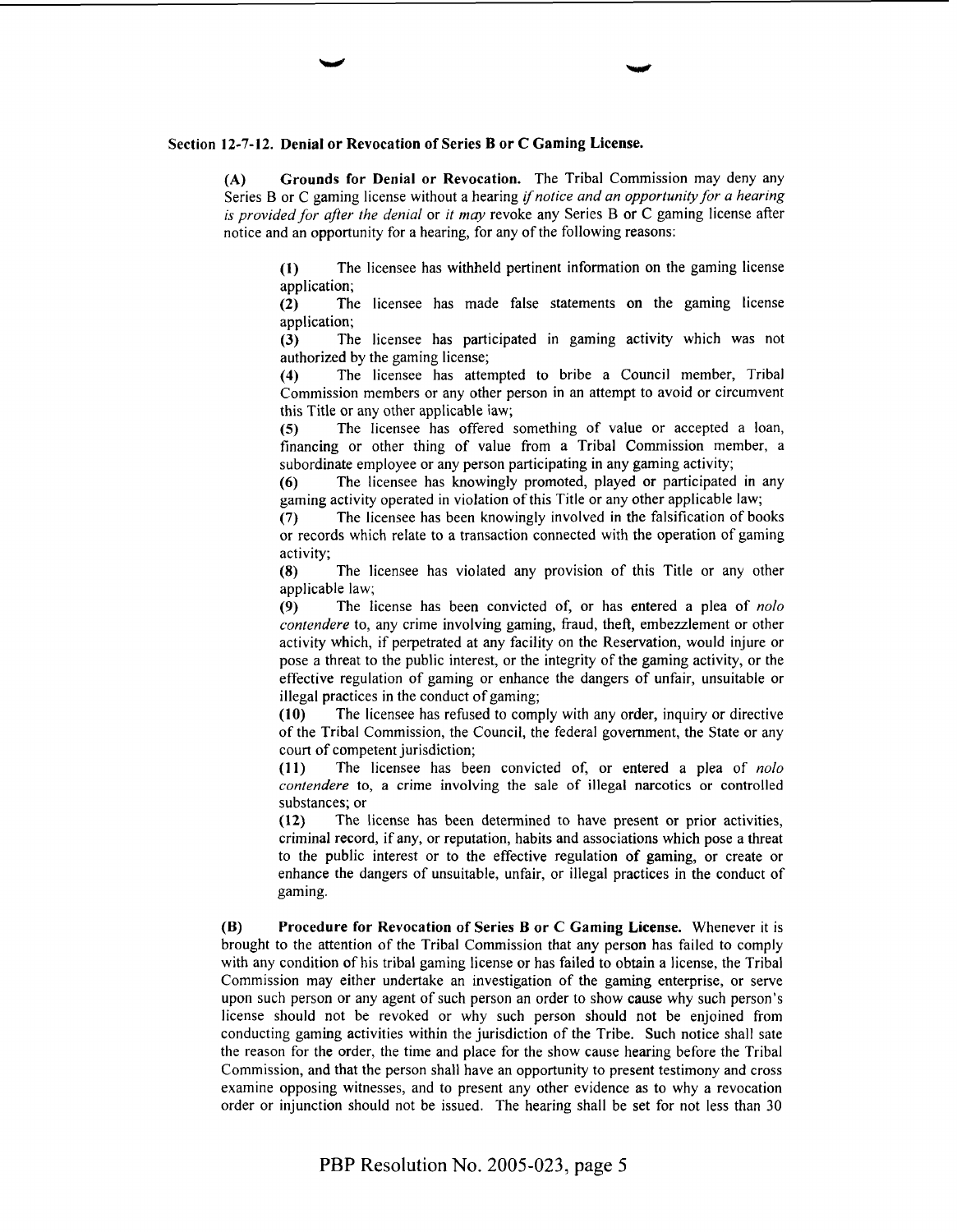days nor more than 45 days from the date of the notice or receipt by the Tribal Commission of any appeal filed pursuant to Subsection 12-7-1 **l(B).** The hearing shall be governed in all respects in accordance with tribal law and Tribal Commission regulations.

# **Section 12-7-14. Denial or Revocation of Series D Gaming License.**

**(A) Grounds for Denial or Revocation of Series D Gaming License.** The Tribal Commission may deny any Series D gaming license without a hearing if *notice and an opporrunity for a hearing is provided for after the denial* or *it may* revoke any Series D gaming license after notice and an opportunity for a hearing, for any of the following reasons:

> **(1)** The licensee has withheld pertinent information on the gaming license application;

> **(2)** The licensee has made false statements on the gaming license

application;<br>(3) The **(3)** The licensee has participated in gaming activity which was not authorized by the gaming license;

**(4)** The licensee has attempted to bribe a Council member, Tribal Commission member or any other person in an attempt to avoid or circumvent this Title or any other applicable law;

(5) The licensee has offered something of value or accepted a loan, financing or other thing of value from a Tribal Commission member, a subordinate employee or any person participating in any gaming activity;

(6) The licensee has knowingly promoted, played or participated in any gaming activity operated in violation of this Title or any other applicable law;

**(7)** The licensee has been knowingly involved in the falsification of books or records which relate to a transaction connected with the operation of gaming activity;

**(8)** The licensee has violated any provision of this Title or any other applicable law;

**(9)** The licensee or any director, officer, ten percent or greater shareholder or partner thereof has been convicted of, or has entered a plea of *nolo contendere* to, any crime involving gaming, fraud, theft, embezzlement or other activity which, if perpetrated at any facility on the Reservation, would injure or pose a threat to the public interest, or the integrity of the gaming activity, or the effective regulation of gaming or enhance the dangers of unfair, unsuitable or illegal practices in the conduct of gaming;

(10) The licensee has refused to comply with any order, inquiry or directive of the Tribal Commission, the Council, the federal government, the State or any court of competent jurisdiction.

**(1 I)** The licensee or any director, officer, ten percent or greater shareholder or partner thereof has been convicted of, or entered a plea of *nolo contendere* to, a crime involving the sale of illegal narcotics or controlled substances; or

**(12)** The licensee or any director, officer, ten percent or greater shareholder or partner thereof has been determined to have present or prior activities, criminal record, if any, or reputation, habits and associations which pose a threat to the public interest or to the effective regulation of gaming, or create or enhance the dangers of unsuitable, unfair, or illegal practices in the conduct of gaming.

**(B) Procedure for Revocation of Series D Gaming License.** Whenever it is brought to the attention of the Tribal Commission that any licensee has failed to comply with any condition of his tribal gaming license or has failed to obtain a license, the Tribal Commission may either undertake an investigation of such licensee. or serve upon such licensee or any agent of such licensee an order to show cause why such licensee's license